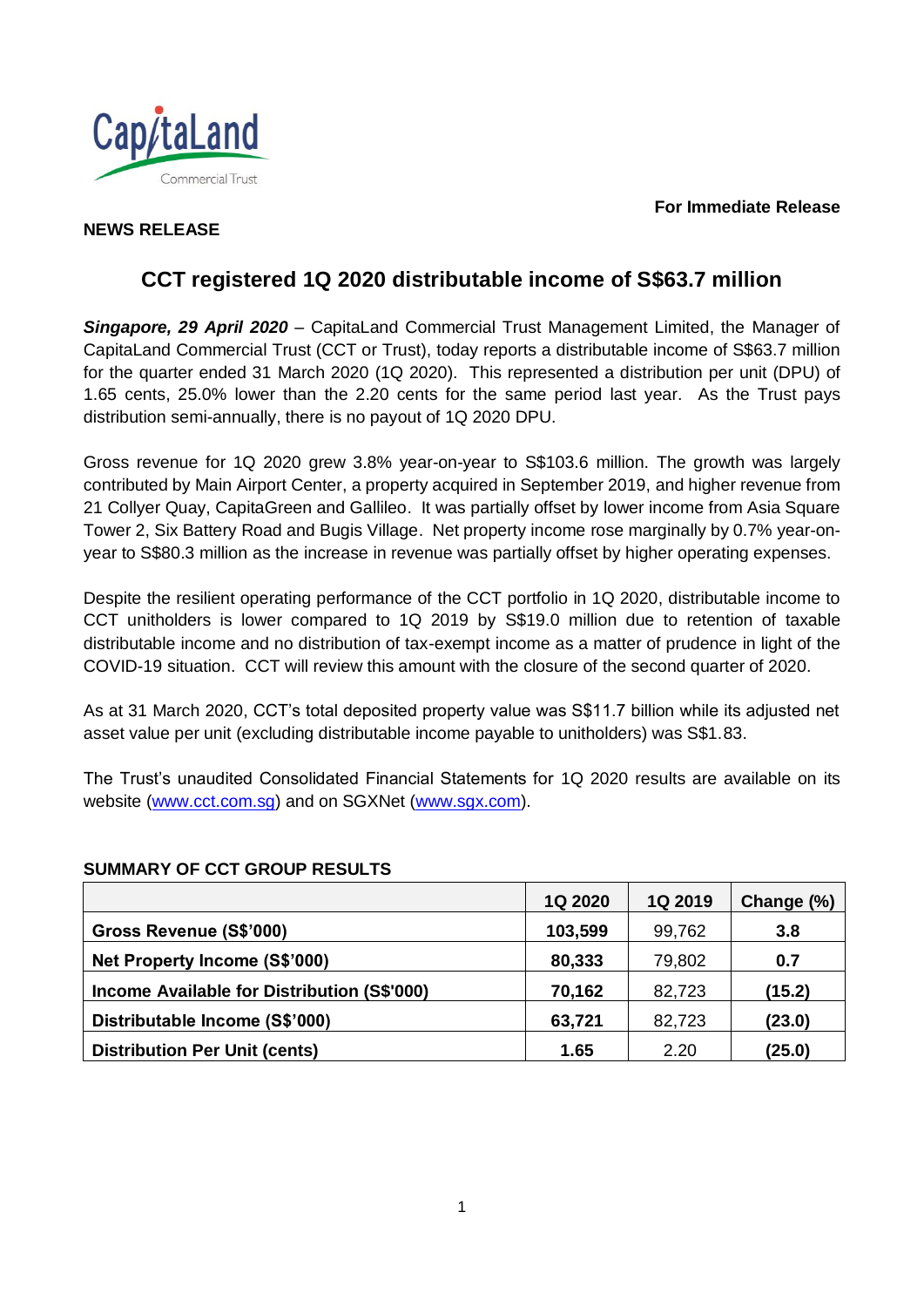Mr Kevin Chee, Chief Executive Officer of the Manager, said: "Amidst COVID-19, we have managed to renew a significant proportion of expiring leases or are in advanced negotiations for most major leases due in 2020 through proactive asset and lease management. As at end of 1Q 2020, we only have a remainder of about 10% of committed office net lettable area to be renewed or relet for the rest of the year. We remain confident that our offering of core and flex solutions in CCT's portfolio will be even more relevant to meet the future needs of tenants in a post COVID-19 world."

"On the capital management front, CCT continues to be in a strong financial position to meet its financial and operational obligations, with aggregate leverage and interest coverage ratio well within loan covenant thresholds. To enhance CCT's position of strength in the medium term, we proceeded with the planned asset enhancement of Six Battery Road and will proceed with the planned asset enhancement of 21 Collyer Quay once the circuit breaker measures are lifted."

"As part of our commitment to ride through this challenging period with our stakeholders, we have put in place the necessary precautionary measures at our properties and are extending assistance to tenants. We are committed to pass on the applicable property tax rebate to our tenants. This will be in addition to providing rental support to retail, food and beverage, services as well as hospitality tenants whose businesses have been hit by Singapore's safe distancing and circuit breaker measures."

#### Active leasing and asset management

CCT's portfolio committed occupancy as at 31 March 2020 was 95.2%, down from 98.0% in the last quarter. This was largely attributed to lower occupancy at Six Battery Road due to upgrading works following the lease expiry of an anchor tenant.

In 1Q 2020, CCT signed approximately 303,000 square feet (sq ft) of new leases and renewals, of which 22% were new leases. New demand was largely from companies in the Financial Services; Legal; and Energy, Commodities, Maritime and Logistics sectors. About two-thirds of the leases (based on gross rental income) expiring in 2020 have been renewed or relet. Tenant retention will be the focus for the remaining leases expiring in 2020.

#### Prudent capital management

Aggregate leverage as at 31 March 2020 increased slightly to 35.5%, up from 35.1% as at 31 December 2019, due to higher borrowings. CCT's average cost of debt for 1Q 2020 reduced to 2.3% per annum from 2.4% per annum in 4Q 2019. Interest coverage ratio was stable at 5.7 times compared to 5.6 times in 4Q 2019.

Under CCT's Sustainability Financing Framework established in 2019, a total of S\$600.0 million of green loans have been drawn down to replace existing bank borrowings for Asia Square Tower 2. CCT partnered with three banks for the green loans, namely Oversea-Chinese Banking Corporation Limited, United Overseas Bank Limited and The Hongkong and Shanghai Banking Corporation Limited, Singapore Branch.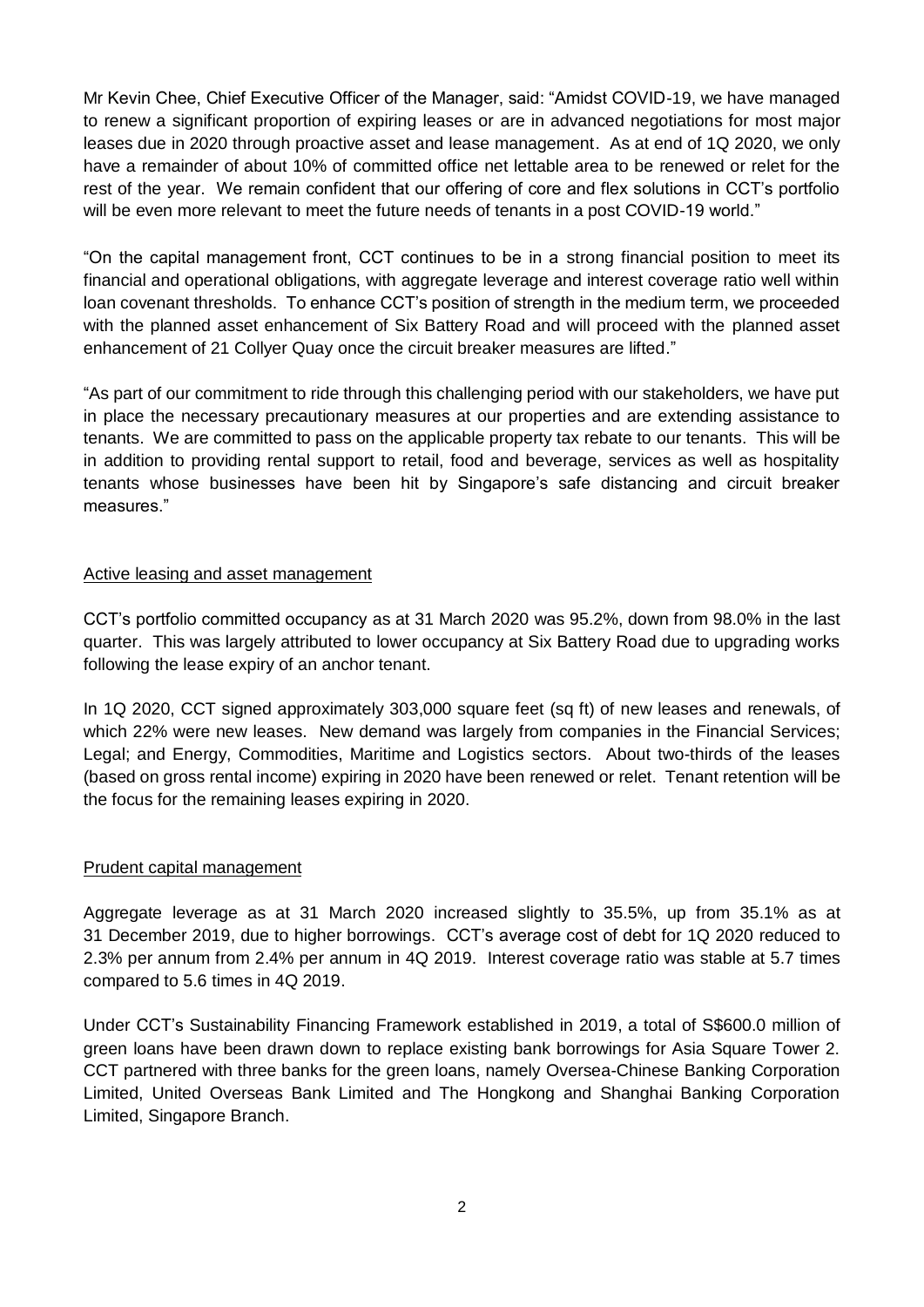## **Outlook**

Since January 2020, COVID-19 has affected economies and businesses as well as the office and retail property sectors amongst others, both locally and globally. As the potential impact of COVID-19 is fluid and evolving, significant market uncertainty exists. The Manager will proactively manage the CCT portfolio to mitigate its impact and emerge stronger.

## *Singapore*

Advance estimates by Singapore's Ministry of Trade and Industry showed that Singapore's economy contracted by 2.2% year-on-year in the first quarter of 2020, after achieving 1.0% growth in 4Q 2019. Taking into consideration the weaker-than-expected economic performance in 1Q 2020 and the sharp deterioration in the external and domestic economic environment since February, Singapore's GDP growth forecast for 2020 is further downgraded to -4.0% to -1.0%. Coupled with the developing COVID-19 situation, the business and operating environment of CCT and the office sector is expected to be impacted.

Based on data from CBRE Research, Singapore's monthly Grade A office market rent eased by 0.4% quarter-on-quarter to S\$11.50 per sq ft as at 31 March 2020. Occupancy in Singapore's Core CBD office buildings as at end March was 95.4%, down from 95.8% in the last quarter.

### *Germany*

According to CBRE Germany, demand in the Frankfurt office market remained high in 2019, as seen in the lower vacancy rate of 6.8% as at 31 December 2019, compared to 7.8% a year ago. This resulted in Frankfurt office market rent's increase by 7.3% year-on-year to EUR 44 per square metre as at 31 December 2019. CBRE reported market vacancy rates of 4.6% and 3.2% in the Banking District and Airport District respectively, where CCT's two properties are separately located. With the outbreak of COVID-19, leasing and investment activities in Frankfurt's real estate sector have reduced.

## **About CapitaLand Commercial Trust [\(www.cct.com.sg\)](file:///D:/Users/homeipeng/AppData/Local/Microsoft/Windows/Temporary%20Internet%20Files/Content.Outlook/P5NL80E6/www.cct.com.sg)**

CapitaLand Commercial Trust (CCT) is Singapore's first listed commercial real estate investment trust (REIT) with a market capitalisation of approximately S\$5.9 billion as at 31 March 2020. Listed on Singapore Exchange Securities Trading Limited (SGX-ST) since May 2004, CCT aims to own and invest in real estate and real estate-related assets which are income-producing and predominantly used for commercial purposes. CCT's deposited property is approximately S\$11.7 billion as at 31 March 2020 comprising a portfolio of eight prime commercial properties in Singapore and two properties in Frankfurt, Germany. The properties in Singapore are Capital Tower, CapitaGreen, Asia Square Tower 2, Six Battery Road, Raffles City (60.0% interest through RCS Trust), One George Street (50.0% interest through OGS LLP), 21 Collyer Quay (HSBC Building) and CapitaSpring (45.0% interest through Glory Office Trust and Glory SR Trust), an upcoming 51-storey integrated development in Raffles Place. The properties in Germany are Gallileo (94.9% interest), in the Banking District of Frankfurt, and Main Airport Center (94.9% interest) near Frankfurt Airport.

CCT is included in several indices. These include the Morgan Stanley Capital International, Inc (MSCI) Index, MSCI World ESG Leaders Index, FTSE4Good Index Series (FTSE4Good), the FTSE EPRA Nareit Global Real Estate Index Series, the iEdge SGX Sustainability Index and FTSE Straits Times Index.

CCT is managed by CapitaLand Commercial Trust Management Limited, which is a wholly owned subsidiary of Singapore-listed CapitaLand Limited, one of Asia's largest diversified real estate groups.